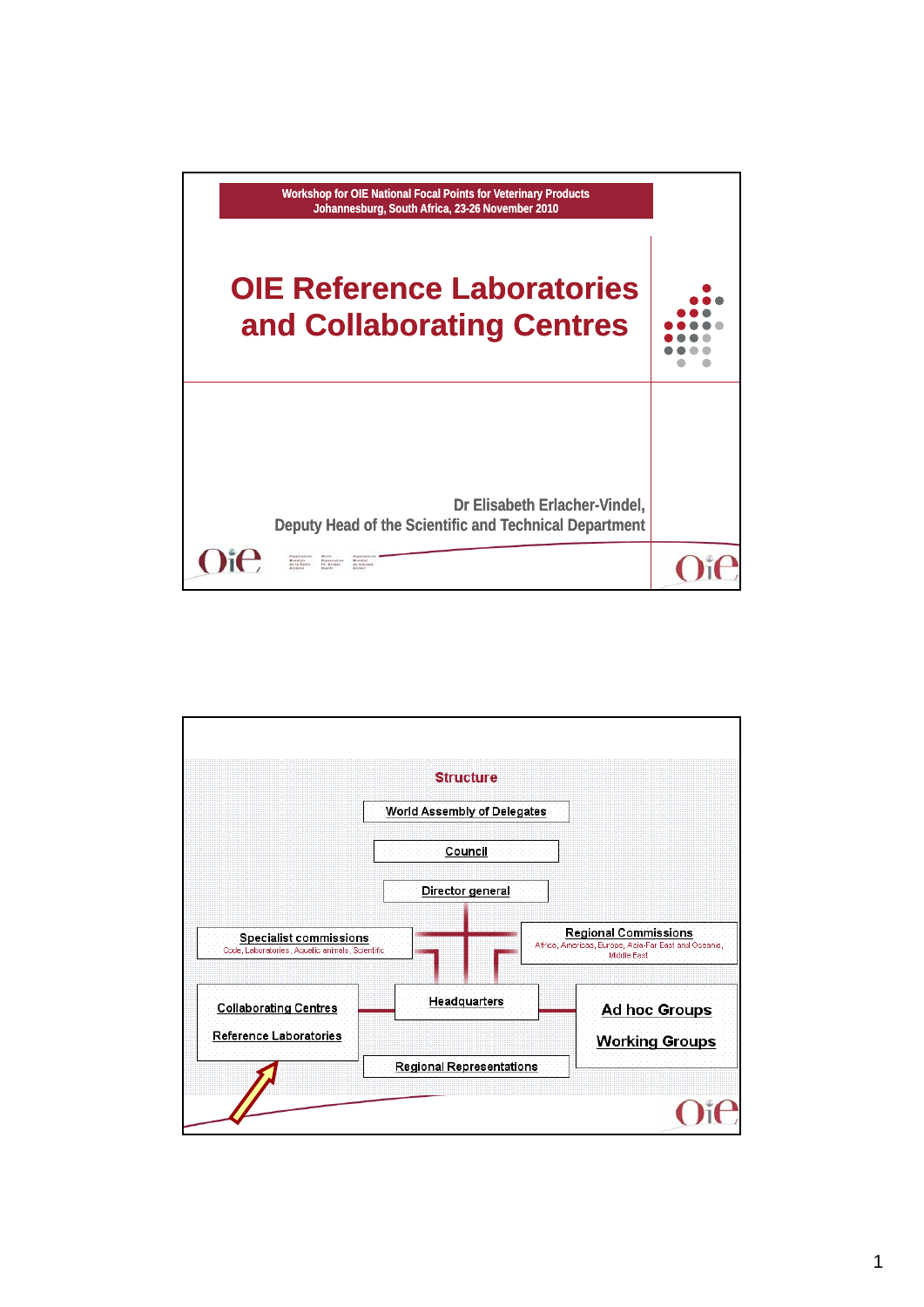

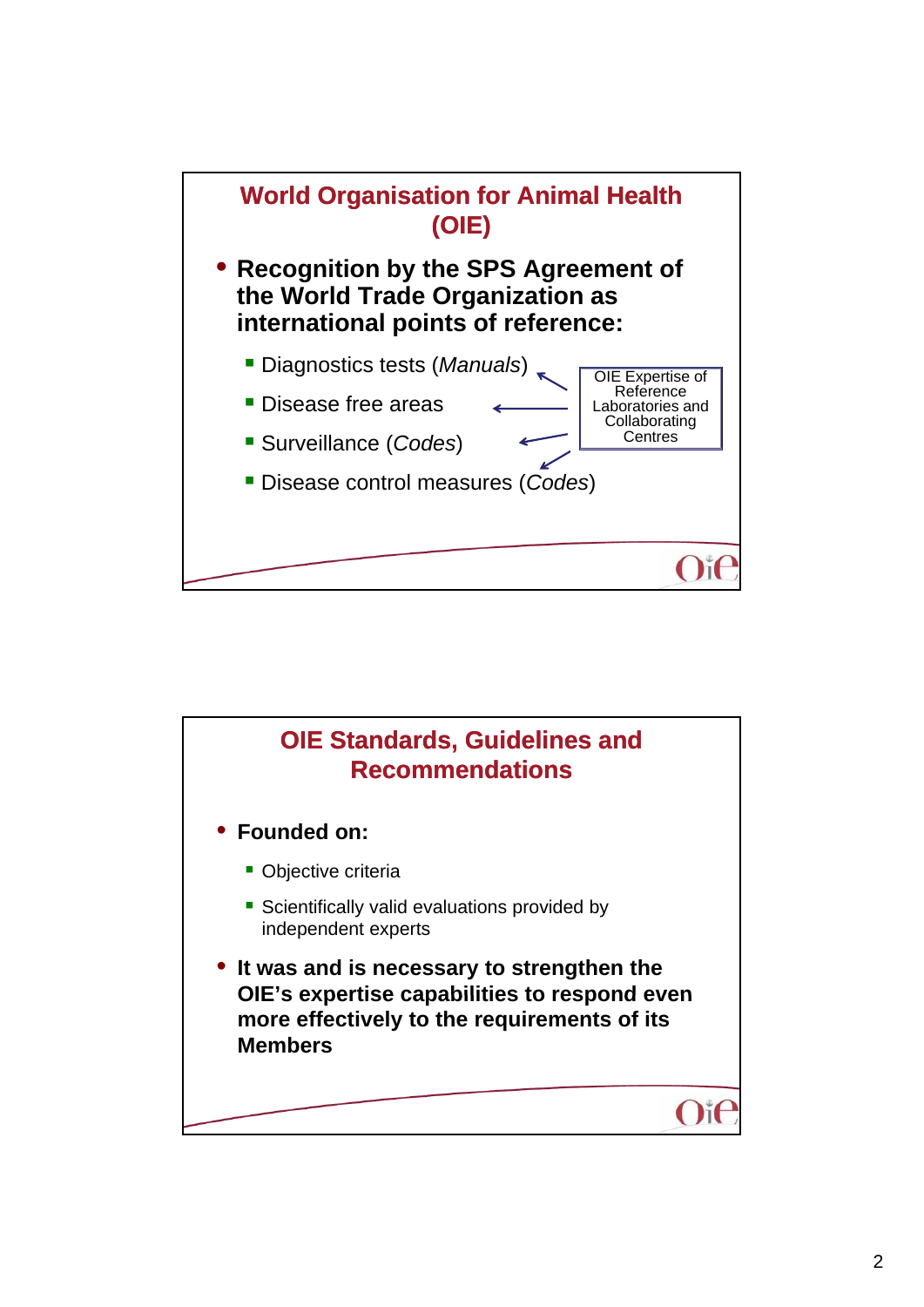

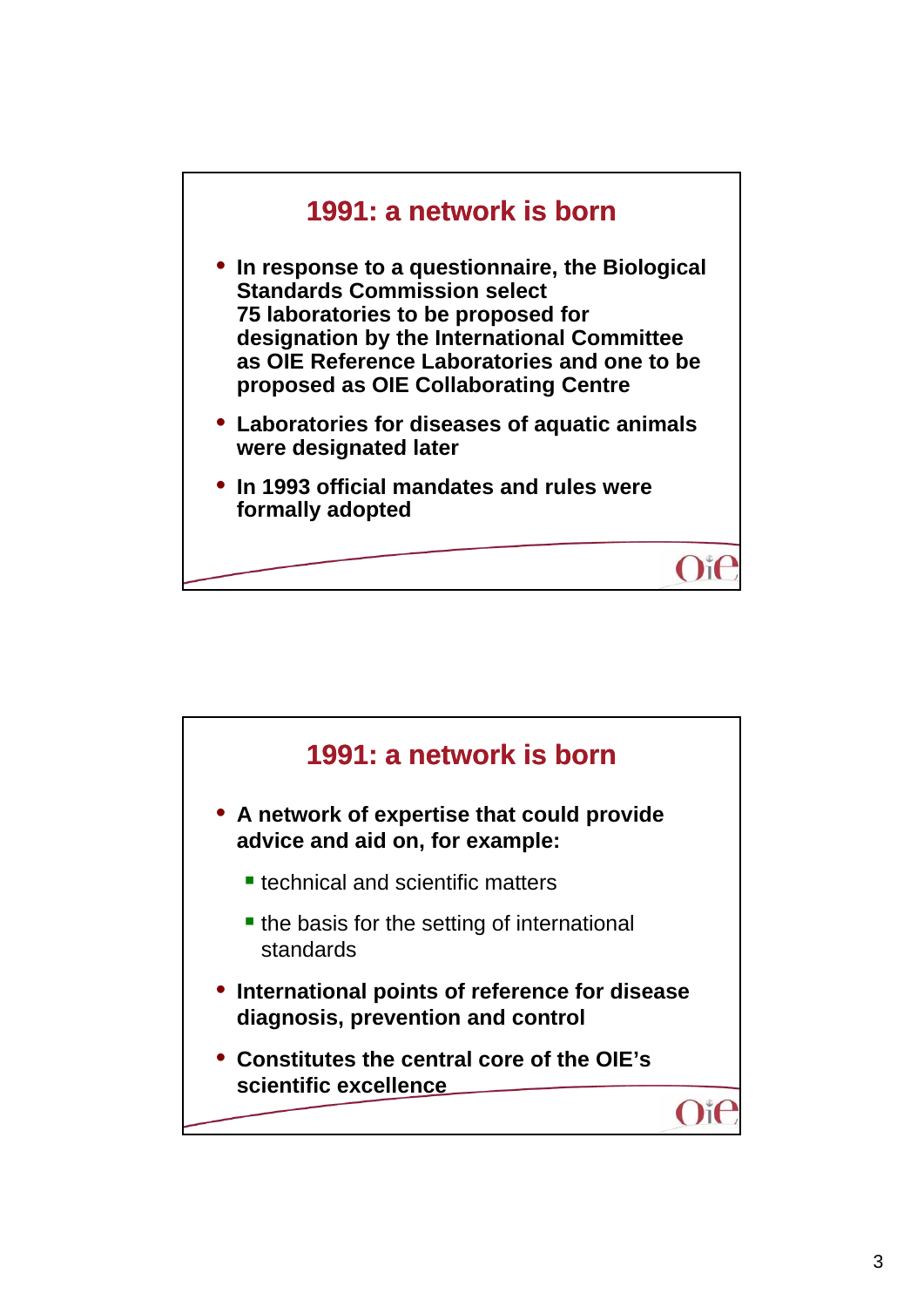

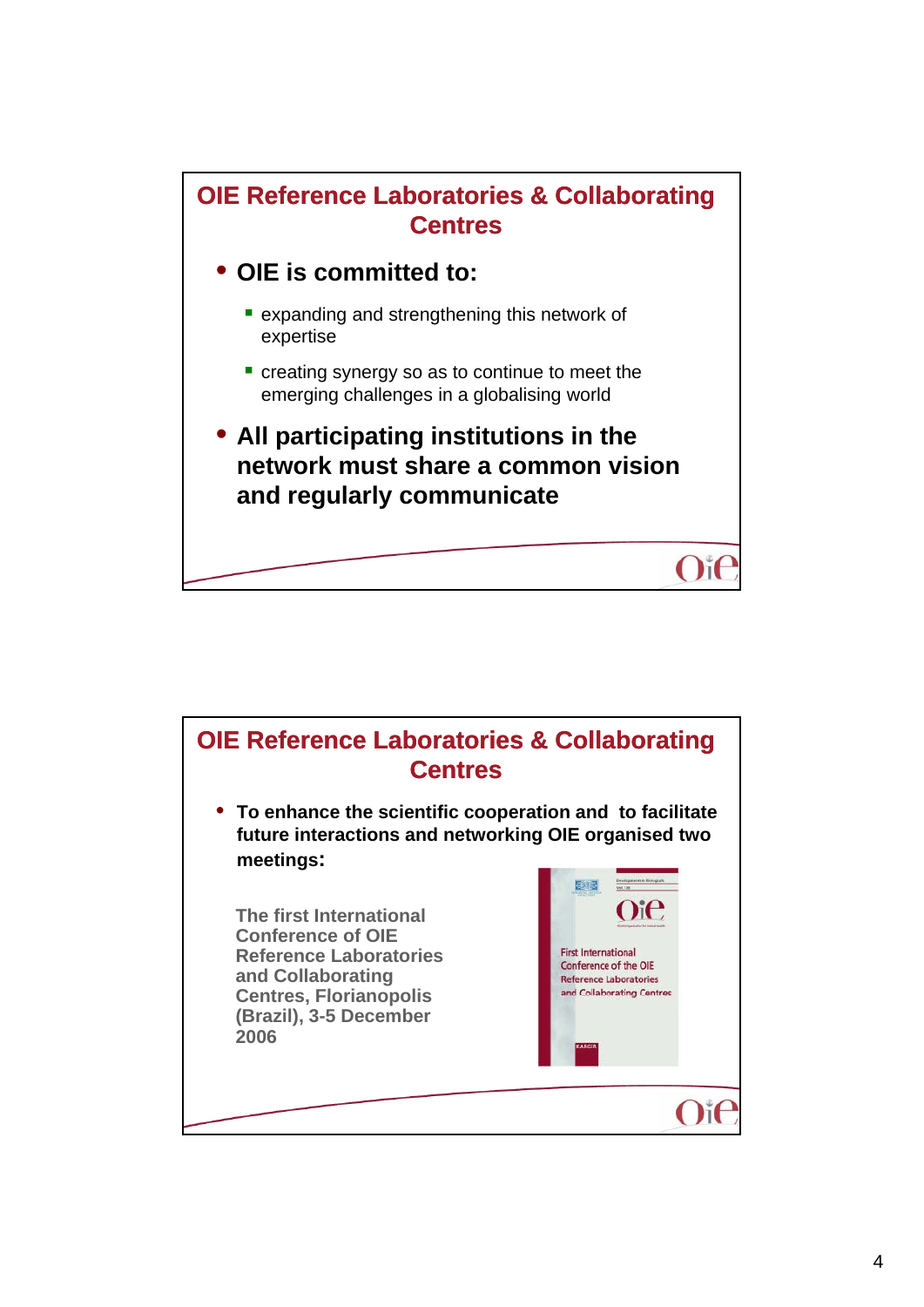

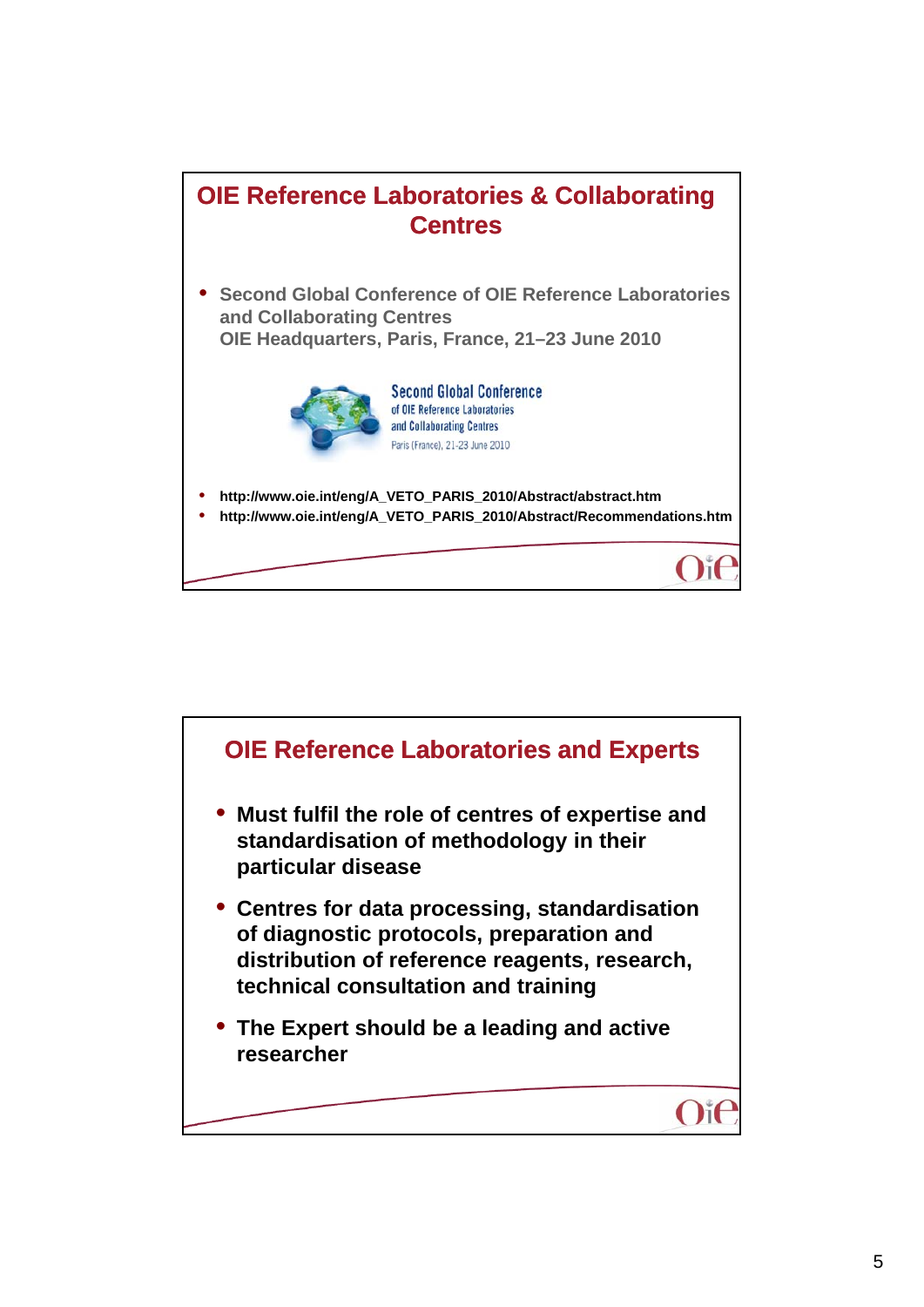

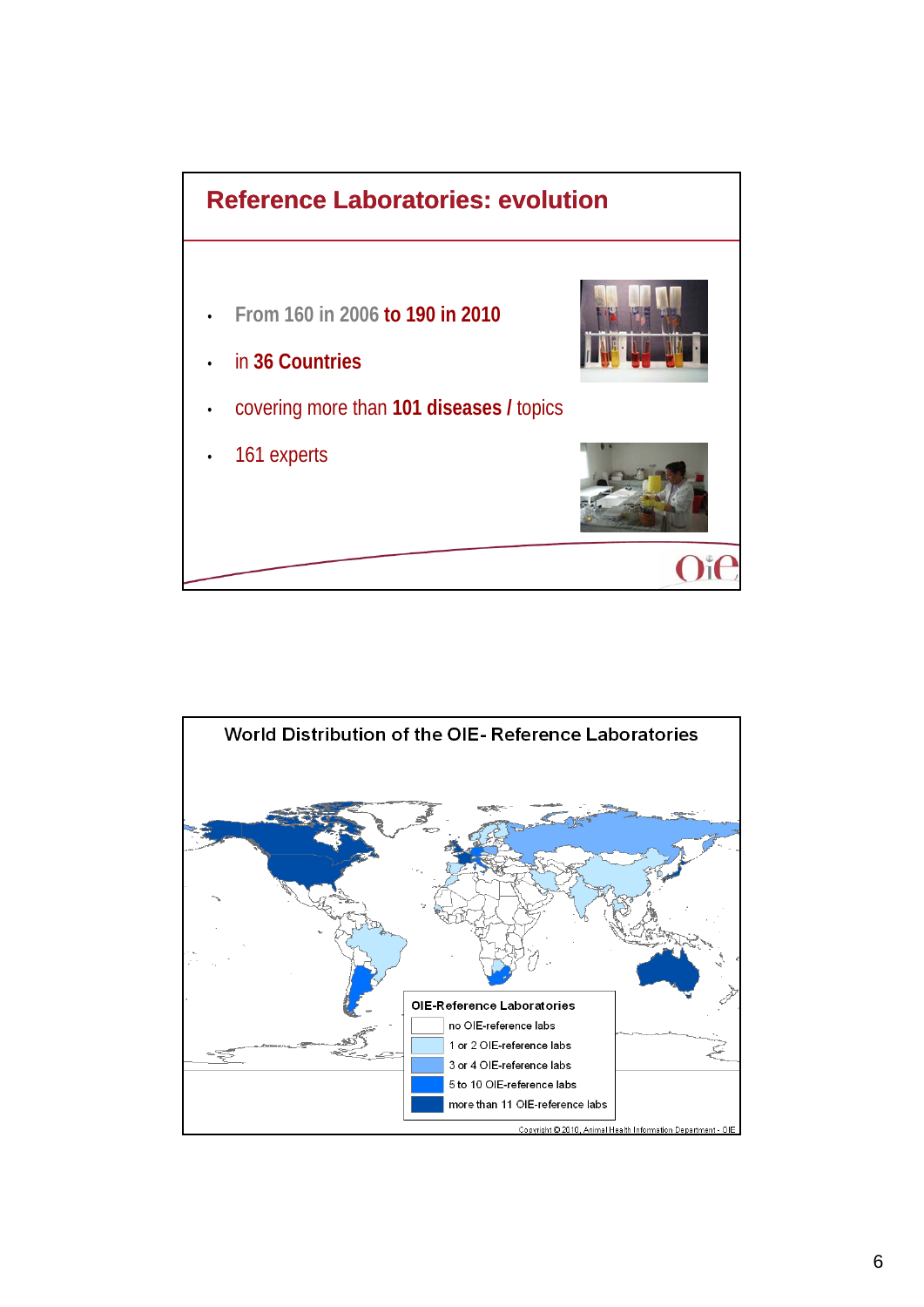

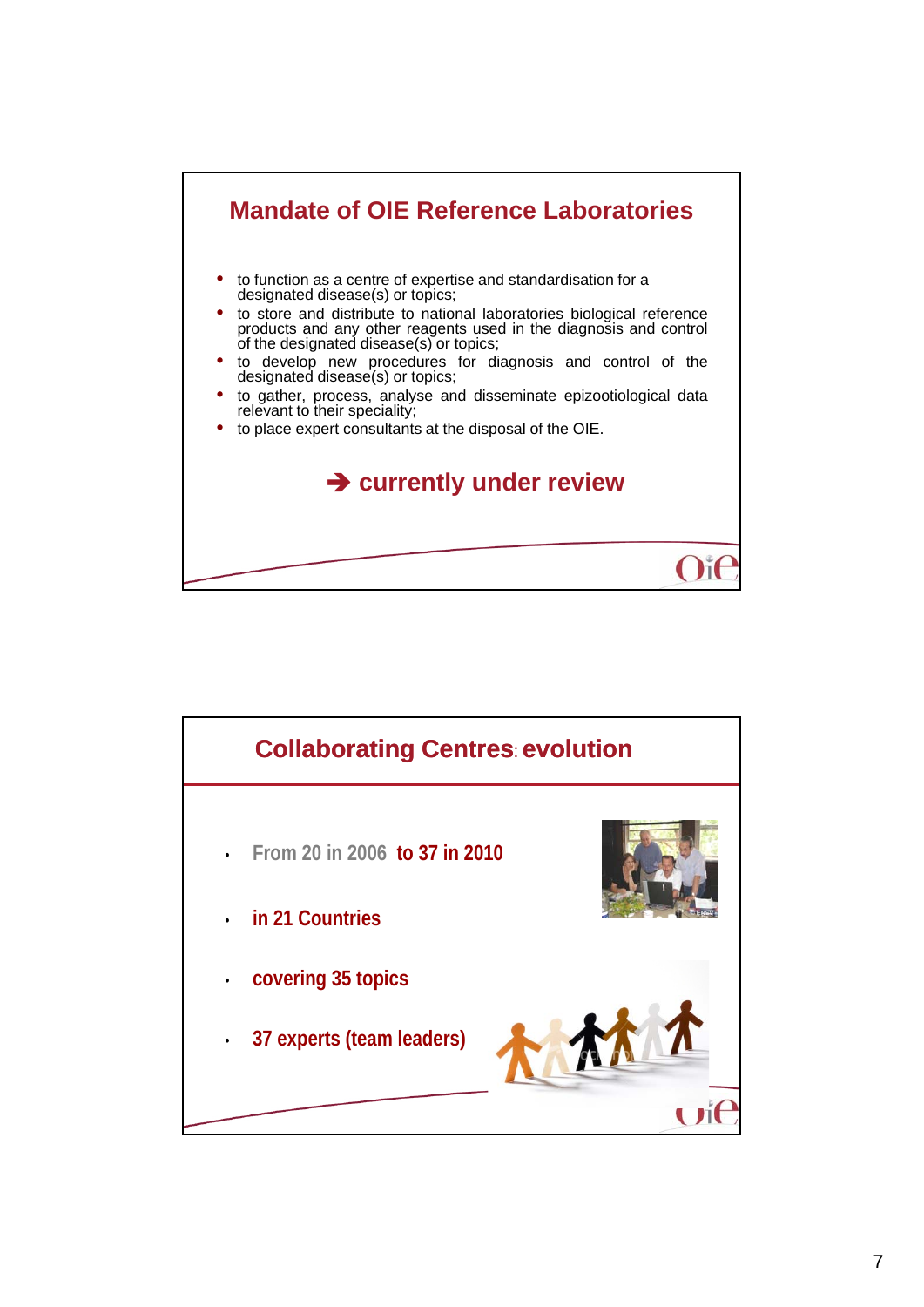

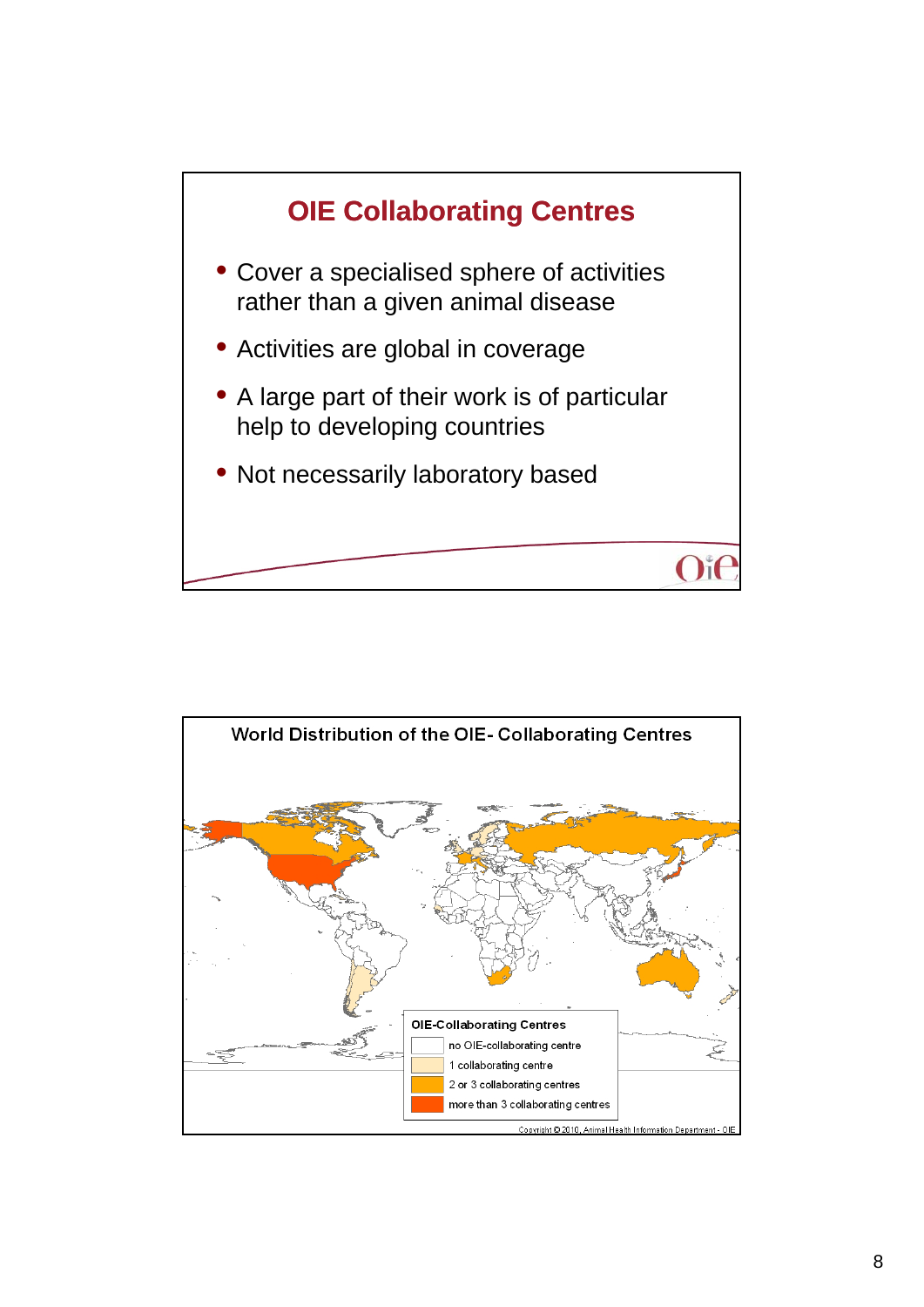|                              | <b>Reference</b><br>Laboratories | Collaborating<br><b>Centres</b> | <b>Total</b> |
|------------------------------|----------------------------------|---------------------------------|--------------|
| <b>Number</b>                | 190                              | 37                              | 227          |
| <b>Countries</b>             | 36                               | 21                              | $41*$        |
| <b>Diseases</b><br>or Topics | 101                              | 35 <sub>1</sub>                 | 136          |
| <b>Experts</b>               | 163                              | 37                              | 198          |

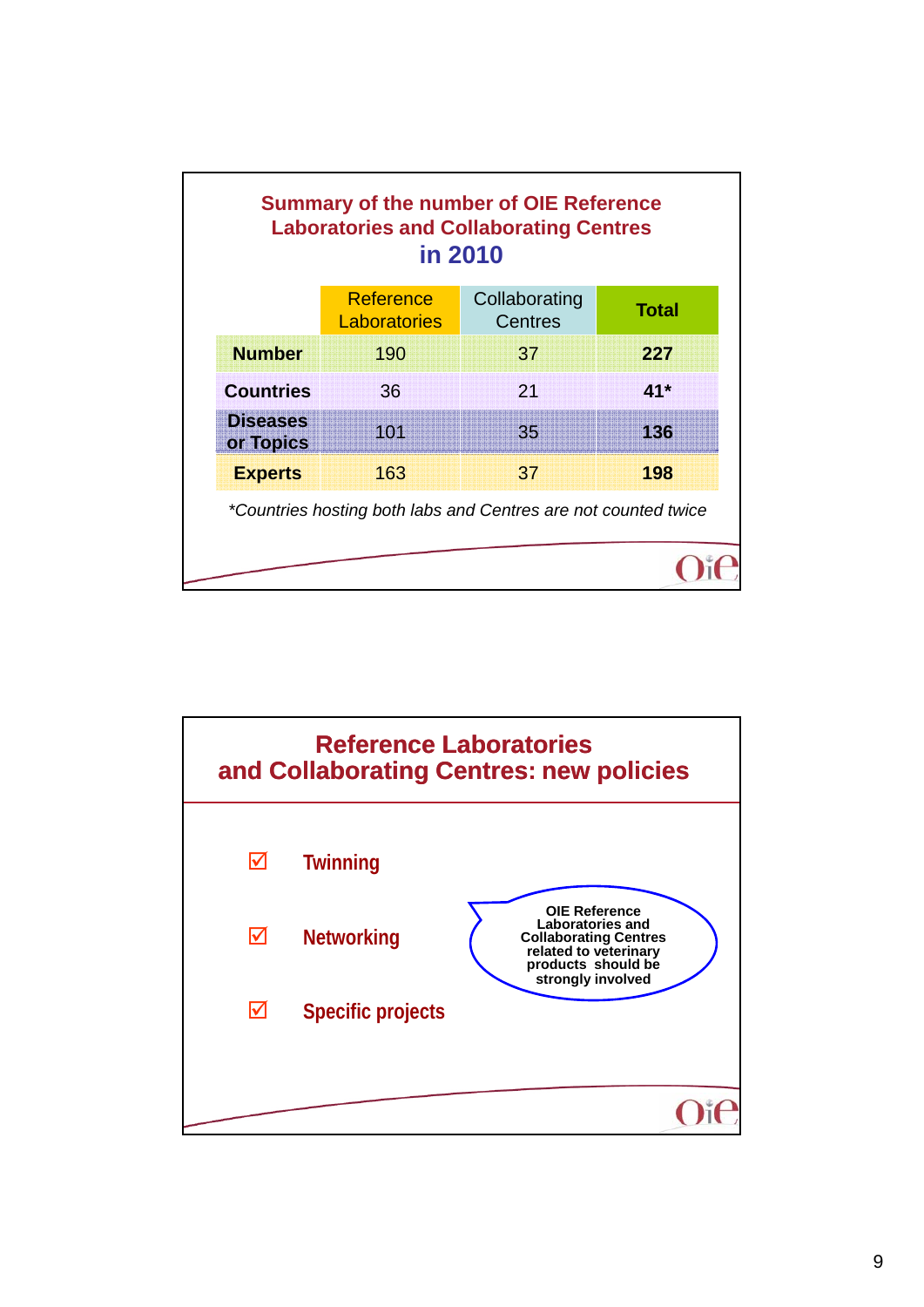

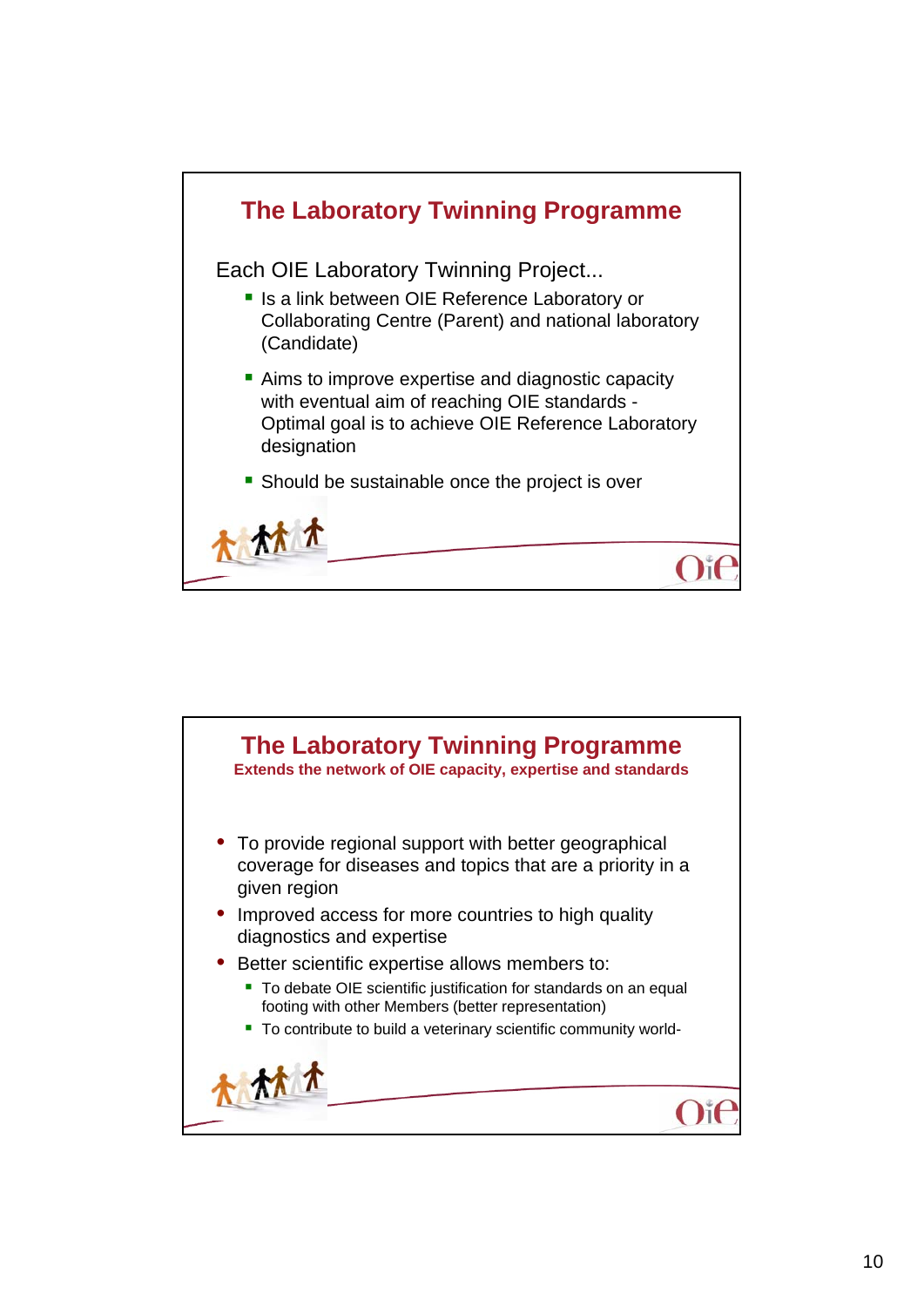